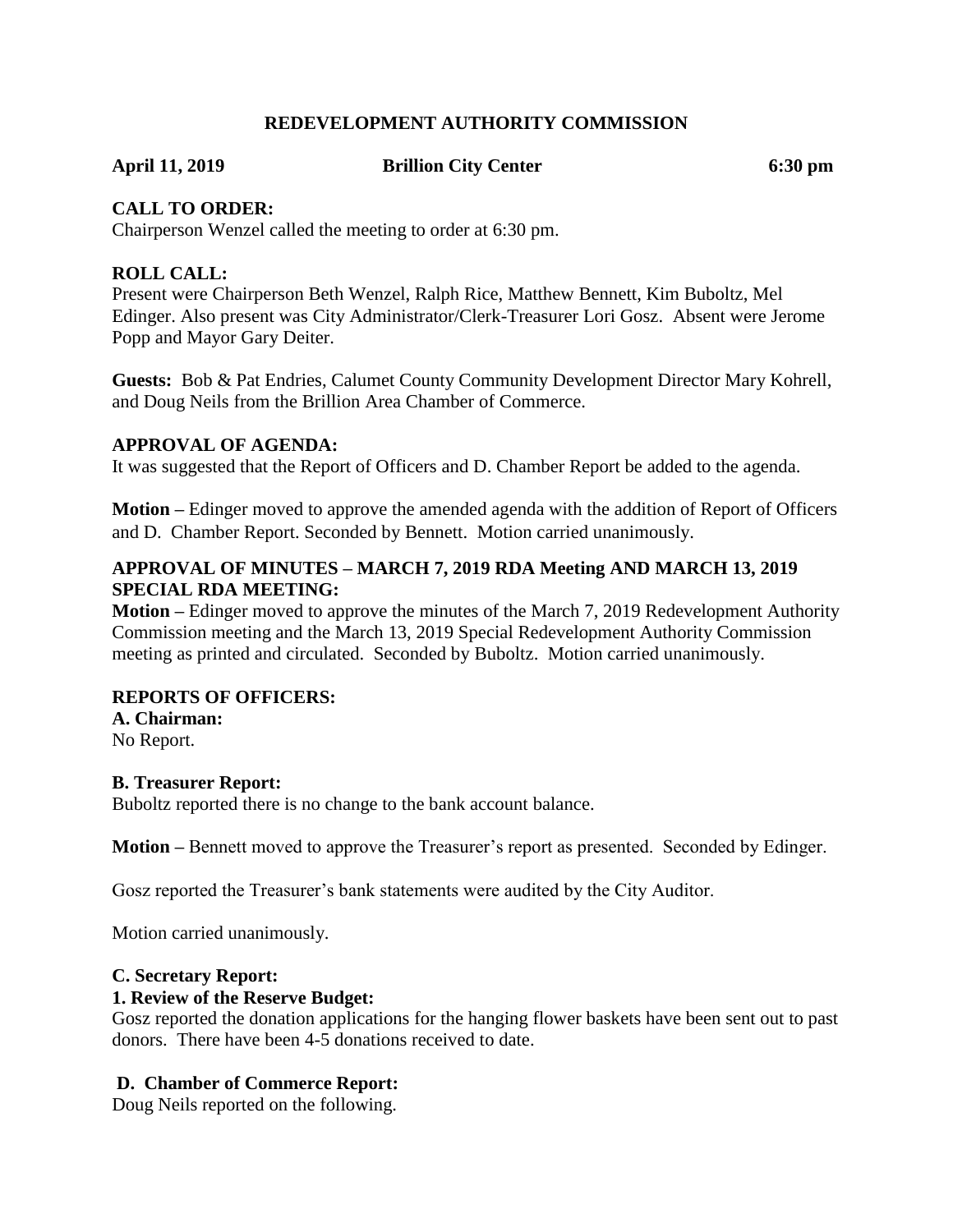- Next Strategic Plan Meeting is Wednesday, April  $17<sup>th</sup>$
- Golf Outing prep has begun. The Golf Outing will be on Thursday, July  $18<sup>th</sup>$ .
- The Chamber is updating their website using a similar format as the City's website.
- Membership drive will be held in the middle of May. This will be done after the Rock The Block and The Bazaar After Dar events.
- Communication on the Bazaar After Dark event with the Fox Cities Chamber of Commerce. There was confusion on the Brillion Chamber running the event. It is the Fox Cities Chamber of Commerce running the event. Brillion is just the host. This has been a learning experience for both Chambers.

### **DOWNTOWN REDEVELOPMENT – MAIN STREET SQUARE PROJECT: A. Closed Session per W.S.S. 19.85(1) (e):**

**Motion –** Edinger moved to go into Closed Session per W.S.S. 19.85(1) (e). Seconded by Buboltz. Motion carried.

The RDA went into Closed Session at 6:46 PM.

#### **B. Open Session:**

**Motion –** Buboltz moved to return to Open Session. Seconded by Edinger. Motion carried.

The RDA returned to Open Session at 7:46 PM.

#### **C. Dollar General Building:**

**Motion –** Rice moved to accept the Bob Endries proposed gift for the Downtown Development Project contingent on the City Attorney's review. Seconded by Bennett. Motion carried.

# **D. Housing Development – Request for Qualifications/Proposals:**

Gosz reported that Andy Dumke will be running proformas to see what a complex with fewer units would provide. The RDA asked that Dumke run one (1) with Market Rate of 40 units and run best option he can using workforce housing.

# **BRILLION WORKS – UPDATE:**

Gosz reported that she and Andy Geiger will be meeting with Ariens Co. on Wednesday, April  $17<sup>th</sup>$  to discuss the schedule for demotion and rehab.

**NEW BUSINESS: A. Future Agenda items: 1. Election of Officers:** No report.

# **2. Redevelopment District Improvement Plan:**

No report.

# **3. Pop-Up Shop – Select RDA Member to Work With Chamber Board Member:** No report.